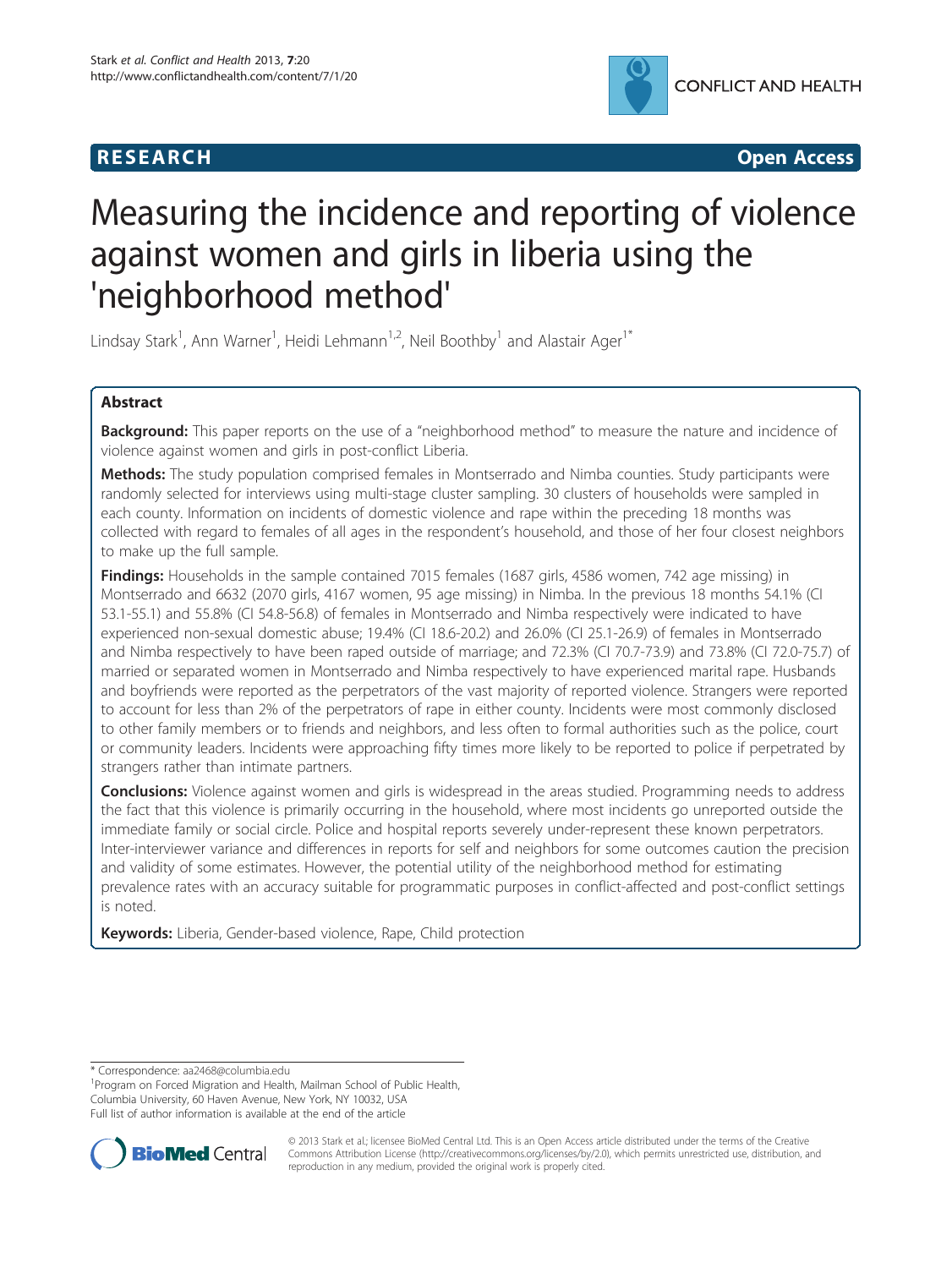# Background

Prior to the 1990s, gender-based violence during armed conflict was largely viewed as a regrettable but inevitable byproduct of war [[1\]](#page-8-0). However, over the last 20 years humanitarian organizations have increasingly recognized that violence against women and girls is a critical public health issue, a violation of human rights, and an obstacle to reconstruction and development of conflict-affected countries [[2\]](#page-8-0).

While services for survivors have increased in many places, the science of measuring and understanding violence against women and girls is less developed, especially in conflict-affected settings [\[2,3](#page-8-0)]. Most data collected by non-governmental organizations relies on non-representative samples, based on service delivery statistics gathered when women or girls seek health, psychosocial or other services after the incident [\[4](#page-8-0)]. Because many survivors do not seek such services, the prevalence of violence is potentially grossly underestimated [[5\]](#page-8-0). The lack of data of the magnitude of violence against women and girls hampers prevention and response efforts, and contributes to the impunity that may fuel further violence.

Documenting physical violence and rape is difficult anywhere, and is particularly challenging in settings where infrastructure and social fabric have been eroded by conflict [[2,3](#page-8-0),[6\]](#page-8-0). The enormous sensitivity of the issues, fear of recrimination by survivors, cultural permissiveness, stigma, and the lack of reporting mechanisms can all impede the collection of population-based data [\[3](#page-8-0)].

All of these factors are at work in the recent context of Liberia. A series of civil wars from 1989 to 2003 destroyed Liberia's social fabric and infrastructure. 270,000 people died, either from violence or from illnesses that went untreated because war disrupted their access to life-saving medical facilities and medicines. More than 700,000 people fled Liberia, and more than 1.4 million people were displaced within the country [[7\]](#page-8-0). Women and girls bore the brunt of the hardship. In addition to being deprived of education and basic healthcare, large numbers of women and girls suffered from sexual violence. A small-scale study conducted in Monrovia found that 49 percent of female participants had experienced at least one act of physical or sexual violence by a soldier or fighter [[6\]](#page-8-0). A study conducted in 2003 found that 75 percent of the Liberian female refugees in three refugee camps in Sierra Leone interviewed had been victims of sexual abuse prior to their displacement (Benton, A: Research Report: Prevalence of Gender-based Violence Among Liberian Women in Three Refugee Camps, unpublished data). 55 percent of them reported suffering further abuse since their displacement.

What is the legacy of such rates of gender-based violence in post-conflict Liberia? When Ellen Johnson-Sirleaf was inaugurated as President of Liberia in January 2006,

one of her first executive acts was to enact a new rape law. While this new legislation strengthened the legal standing for survivors of rape, there appear many obstacles to its full implementation [[8](#page-8-0)]. There has been a lack of population-based data on the occurrence of rape since the end of the war, despite concerns that – while risks of politically or militarily motivated attacks may be much reduced – the social and economic impact of prolonged conflict may exacerbate risks of other forms of sexual violence [\[2](#page-8-0)].

The current study attempted to provide a valid and reliable estimate of the incidence of violence against women and girls in Liberia. The research was implemented by the Program on Forced Migration & Health at Columbia University in partnership with the International Rescue Committee's (IRC) Gender Based Violence program in the summer of 2007. The geographical focus of the study was in two counties within which IRC were delivering services for survivors of domestic violence and sexual assault. Research objectives included: contributing assessment information regarding the incidence and nature of violence against women and girls in IRC's operational areas in two counties; investigating reporting and disclosure patterns; and establishing a baseline against which to measure change over time.

# Methods

# **Participants**

The study population was females of all ages in Montserrado and Nimba counties. Monsterrado is an urban county on the Atlantic coast that is home to Liberia's capital, Monrovia. Nimba County is a more rural county to the northeast of Monsterrado, bordered by Guinea and Cote d'Ivoire. Study participants were randomly selected using multi-stage cluster sampling. Adult women identified as female heads of household gave verbal consent to trained interviewers before the interview process began. They were interviewed about their own experiences with violence, and also that of the other females in their households and the females in the households of their four closest neighbors. To preserve anonymity no identifying information was collected on the respondent or any of the other households she discussed.

# Study design

The study used the "Neighborhood Method" [\[9,10](#page-8-0)] which, drawing on some of the principles of the "Sisterhood Method" [\[11](#page-8-0)], randomly selects women to interview and asks them not only about their experiences within their own household, but also of selected neighbors. This method increases the power of studies limited by resources, logistics and security by collecting information on many women from each interview. Such potential for power and efficiency is particularly pertinent in humani-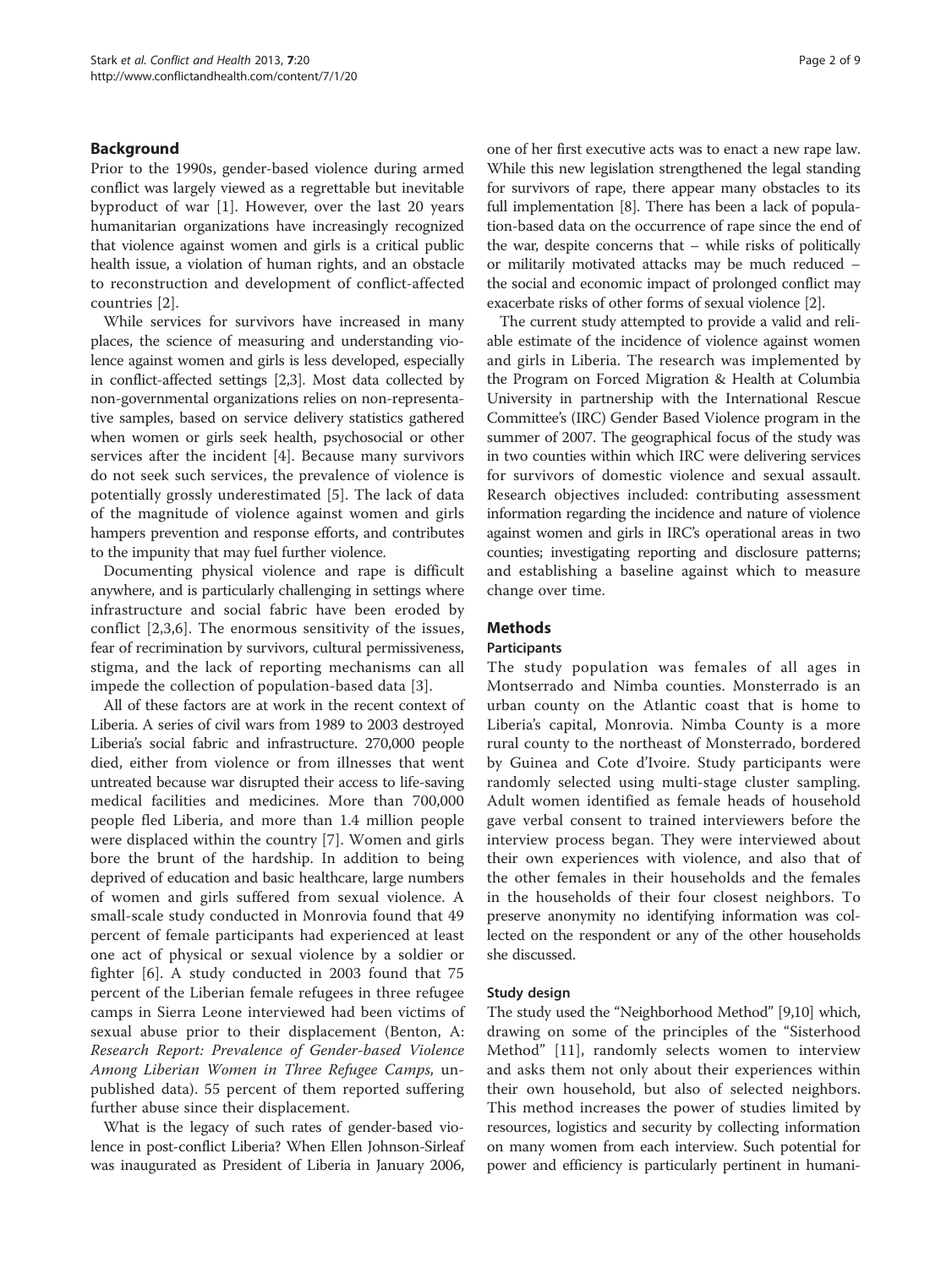tarian contexts where prompt data collection may be an ethical and pragmatic imperative. Here interviews gathered information on: 1) the respondent herself; 2) other women and girls (females under the age of 18) in the respondent's household; 3) female heads of household in the four closest neighboring households; and 4) other women and girls in those neighboring households. The time frame covered was January 2006 through the day of the interview (approximately 18 months). To aid recall, the interviewers used the inauguration of the new President (Ellen Johnson-Sirleaf) as the start date of the recall period.

The research protocol, interviewer guide and data collection forms were adapted in Liberia from a similar study undertaken in northern Uganda [\[9](#page-8-0)]. The questionnaire was field-tested in Monrovia, and the sampling and interviewing techniques were further piloted in the field. Data collection lasted for four weeks. The research was conducted under Columbia University Medical Center's Institutional Review Board (IRB) approval AAAB7134.

#### Primary outcomes

The interview covered three main areas of violence, which – drawing upon relevant national legal definitions were defined as follows:

▪ Domestic violence: Any act of (non-sexual) physical violence perpetrated by an intimate partner or family/ household member.

• Rape: the intentional penetration or attempted penetration of another person's vagina, anus, mouth or any other opening without the victim's consent.

▪ Marital rape: the intentional penetration or attempted penetration of another person's vagina, anus, mouth or any other opening without the victim's consent by a partner in the context of marriage.

# Sampling

Multi-stage cluster sampling was used to select households. Because a census had last been completed in the 1980s, population figures were drawn from IRC records along with updated information from the Liberia Institute of Statistics and Geo-Information Services. These figures were further verified and modified during the early phases of research based on population information from local officials and household counting.

For sampling purposes, sought event prevalence was assumed to be 5%, setting a precision of 2% and a design effect of 2. This sought prevalence was a conservative estimate drawn from a structured review of prevalence studies of gender-based violence in humanitarian settings [[3\]](#page-8-0). Based on each respondent providing data on at least six other adult females, a minimum sample size of 300 adult female heads of household was determined using EpiInfo 6.0 [\[12](#page-8-0)]. With the anticipation of refusal of consent and other sampling losses, a sample of 330 participants in 30 clusters was targeted in each county.

Clusters were selected proportional to population size of the communities that made up each county. If a community was randomly assigned one or more clusters, that community was then sub-divided into segments of 200 or fewer households using a combination of simple mapping and global positioning satellite (GPS) technology. Clusters were then randomly selected from these segments. A random number sequence was used to select the starting household within each selected segment. Interviewers followed a fixed sampling interval within each segment, mapping the houses in advance to avoid duplication. Generally, two or three interviewers worked in each cluster, assigned on the basis of a combination of random assignment and availability. Each interviewer conducted between three and five interviews per day.

# **Interview**

Interviews were conducted by six female IRC social workers who had a minimum of one year's experience working with survivors of gender-based violence. There were two interviewers from each of IRC's operational counties. A single interviewer approached the selected house and asked to speak to the female head of the household<sup>a</sup>. She explained the purpose of the interview, its anticipated duration, the assurance of anonymity and the need for privacy. If the woman identified as female head of household gave her informed verbal consent, the interview began in a private location chosen by the respondent. If the woman refused or was unable to speak to the interviewer privately, the interviewer thanked her for her time and moved to the next house.

The interviewer first asked for basic demographic information (age and marital status) about the respondent, other women and girls in her household, her four closest female neighbors (identified by location by the interviewer) and all the women and girls in those four households. She then asked the woman to describe some of the biggest problems facing women and girls in her community. The interviewer then asked about incidents of physical violence in the interviewee's neighborhood, if the topic had not already been raised by the interviewee. The interviewer then asked about the first neighbor and the other females living in that household, and whether any of them had experienced domestic violence or sexual abuse since January 2006. The interviewers used local terminology to discuss these sensitive topics and elicited "yes," "no," or "don't know" responses. If an incident was reported to have occurred, the interviewer asked for information about the perpetrator (relationship to survivor, approximate age), whether or not the survivor had reported the incident, and if so, to whom (if reports were made to several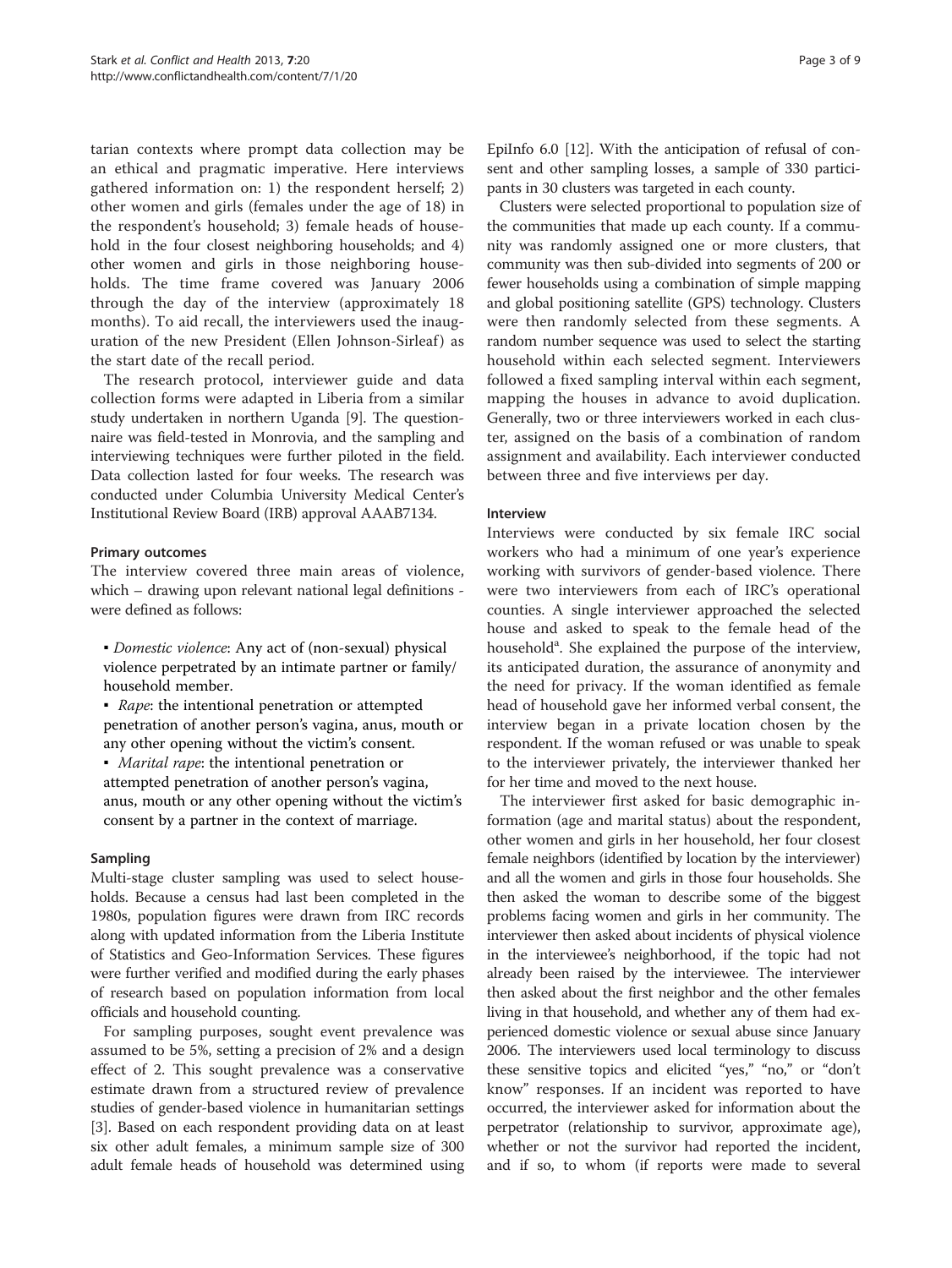audiences, the principal, most formal audience used was recorded). She also recorded additional information in narrative form. She used the same format to ask about the other women and girls in those households. She finally asked about the woman herself and other women and girls in her household.

Interviews averaged 40 minutes in length. Privacy and confidentiality were paramount concerns. Interviewers took care to assure participants that no names were being recorded, and that there would not be compensation for their participation, nor consequences if they refused to answer any questions. At the end of the interview, the interviewers provided information on relevant health, legal and social services in their area.

#### Data collection and analysis

Data was recorded by the interviewer onto individual data sheets during the interview (using 'post-it' notes to record first names, which were then removed at the end of the interview to preserve confidentiality). Data sheets were passed to the research coordinator at the end of the day for review. The research coordinator entered the data into Microsoft Excel. Point estimates of incidence of key variables were calculated using Epi Info 6.0 [\[12](#page-8-0)], with confidence intervals adjusted for clustering. The Statistical Package for Social Sciences (SPSS) version 14.0 [[13\]](#page-8-0) was used to conduct analyses, which took account of the cluster design of the study. Independent t-tests and analysis of variance (ANOVA) were used to analyze mean differences in continuous variables. Pearson's chi-square tests were used to measure proportions in categorical variables. Logistic regression was used to conduct multivariate analyses on dichotomous outcomes. Inter-cluster correlations were examined across multiple variables to estimate an a posteriori design effect for calculation of appropriate confidence intervals.

# Results

#### Participation rates

In Montserrado County, of 332 households approached, 18 (6%) were unavailable and 14 (4%) refused to participate. In Nimba County, 28 of 342 households approached were unavailable (9%) and 14 refused to participate (5%).

# Demographic characteristics of sample

Table 1 summarizes key demographic characteristics of the resultant sample. From 300 respondents in each county, data was collected with respect to 7,015 females in Montserrado County and 6,632 females in Nimba County. An average of 4.7 females and 4.3 females were reported per household in Montserrado County and Nimba County respectively.

#### Table 1 Characteristics of sample population (all Female)

|                                                        | Montserrado<br>county | Nimba<br>county |
|--------------------------------------------------------|-----------------------|-----------------|
| Sample Size                                            | 7,015                 | 6,632           |
| • Respondents                                          | 300                   | 300             |
| • Other females in respondents'<br>household           | 1,282                 | 1,178           |
| • Neighbors & other females in<br>neighbors' household | 5,433                 | 4,854           |
| Average age                                            | 26.3                  | 24.4            |
| · Percentage under 18                                  | 24.0%                 | 32.7%           |
| • Percentage 18 and older                              | 65.4%                 | 65.8%           |
| • Age Missing                                          | 10.6%                 | 1.5%            |
| <b>Marital Status</b>                                  |                       |                 |
| • Single                                               | 61.2%                 | 69.8%           |
| • Married                                              | 31.8%                 | 24.1%           |
| • Separated/Divorced                                   | 1.3%                  | 1.2%            |
| • Widowed                                              | 5.6%                  | 4.8%            |

# Awareness of violence

Of primary respondents in Montserrado County, 279 (95.2%) noted domestic violence without prompting when asked to name some of the biggest problems facing women in their communities. 124 (44.1%) cited rape without prompting. In Nimba County, 267 (92.7%) of primary respondents noted domestic violence, and 94 (33.2%) rape, without prompting (Table [2\)](#page-4-0).

#### Incidence of violence

56.1% (55.1-57.1) of the entire sample population in Montserrado County and 58.7% (57.7-59.7) of the sample population in Nimba County had experienced at least one act of violence in the previous 18 months. 75.5% (74.5-76.5) of adult females in Montserrado and 76.8% (75.7-77.9) in Nimba had experienced at least one act of domestic violence in the previous 18 months. Among adult females, 24.3% (23.3-25.3) in Montserrado and 33.8% (32.6-35.0) in Nimba had experienced rape or attempted rape outside of marriage. Among married, separated and divorced women, 72.3% (70.7-73.9) in Montserrado and 73.8% (72.0-75.7) in Nimba were reported as having experienced marital rape in the reporting period.

Domestic violence had been experienced by 15.0% (13.6-16.4) of girls in Montserrado County and 14.4% (13.2-15.7) of girls in Nimba County. 13.5% (12.2-14.9) of girls in Montserrado and 11.0% (9.9-12.1) in Nimba had experienced an act of rape or attempted rape in the previous 18 months.

#### Identity of perpetrator

In both counties, husbands or boyfriends – together referred to as "intimate partners" – were the reported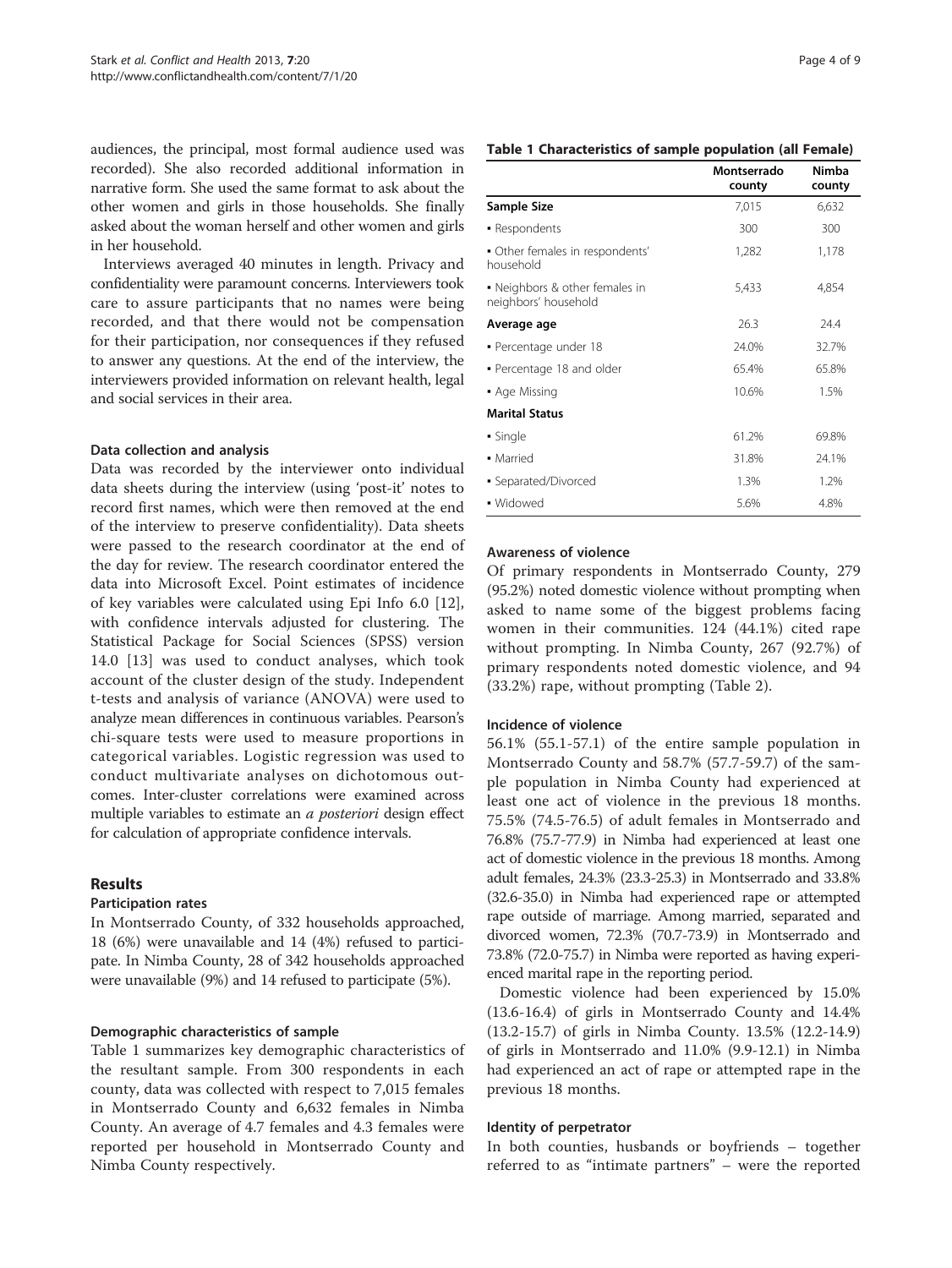|                          |      | Montserrado county |                 |       | Nimba county | CI              |
|--------------------------|------|--------------------|-----------------|-------|--------------|-----------------|
| Incident                 | N*   | Proportion         | <b>CI</b>       | $N^*$ | Proportion   |                 |
| <b>Any Violence</b>      | 7015 | 56.1%              | $(55.1 - 57.1)$ | 6632  | 58.7%        | $(57.7 - 59.7)$ |
| · Under 18               | 1687 | 24.2%              | $(22.5 - 25.9)$ | 2070  | 19.4%        | $(18.0 - 20.8)$ |
| • 18 and older           | 4585 | 76.7%              | $(75.7 - 77.7)$ | 4167  | 78.4%        | $(77.4 - 79.4)$ |
| <b>Domestic Violence</b> | 6849 | 54.1%              | $(53.1 - 55.1)$ | 6281  | 55.8%        | $(54.8 - 56.8)$ |
| $-$ Under 18             | 1675 | 15.0%              | $(13.6 - 16.4)$ | 2060  | 14.4%        | $(13.2 - 15.7)$ |
| • 18 and older           | 4554 | 75.5%              | $(74.5 - 76.5)$ | 4155  | 76.8%        | $(75.7 - 77.9)$ |
| Rape outside Marriage    | 6665 | 19.4%              | $(18.6 - 20.2)$ | 6096  | 26.0%        | $(25.1 - 26.9)$ |
| • Under 18               | 1658 | 13.5%              | $(12.2 - 14.9)$ | 2045  | 11.0%        | $(9.9 - 12.1)$  |
| • 18 and older           | 4387 | 24.3%              | $(23.3 - 25.3)$ | 3992  | 33.8%        | $(32.6 - 35.0)$ |
| Marital Rape**           | 2029 | 72.3%              | (70.7-73.9)     | 1467  | 73.8%        | $(72.0 - 75.7)$ |

<span id="page-4-0"></span>Table 2 Rates of those experiencing specified forms of violence, January 2006-July 2007

\* valid N for reporting (taking into consideration missing data).

\*\* of married, separated & divorced women.

perpetrators of more than 95% of reported domestic violence. Combining categories of rape outside of marriage and marital rape, violence by husbands and boyfriends accounted for the vast majority of reported assaults (91.6% in Montserrado and 94.1% in Nimba). Neighbors or community members were reported as perpetrators of 3.5% and 2.8% of rapes in Montserrado and Nimba respectively. Strangers accounted for less than 2% of the perpetrators of rape in both counties. The most frequent perpetrators of rape against girls were neighbors and community members (35.0% Montserrado, 24.7% Nimba) or boyfriends (32.3% in Montserrado; 50.6% in Nimba). Strangers were reported as the perpetrators of 10.2% and 4.8% of rapes against girls, but only 1.2% and 0.7% of perpetrators of rape against adult women, in Montserrado and Nimba respectively.

#### Reporting patterns

Domestic violence was the type of violence that was most commonly reported to someone else (93.1% and 96.4% of incidents, in Montserrado and Nimba respectively); marital rape was least commonly reported (58.8% and 63.0% of incidents, in Montserrado and Nimba respectively). The latter figure indicates that neighbors' knowledge of marital rape was frequently by witnessing or hearing incidents, rather than directly being told. Table 3 presents the probability of incident reports that are made being principally directed to any given audience. Domestic violence incidents were most commonly principally reported to family members, while (non-marital) rape was most commonly reported to friends. Rape was reported to more formal audiences (police, courts, health posts, community leaders, etc.) less than 10% of the time.

Minors were significantly more likely than adult women to report non-marital rape. (34.7% vs. 4.4%, p<.0001, and 24.6% vs. 2.3%, p<.001, Montserrado and Nimba respectively). In Montserrado County, if the perpetrator was an intimate partner, the case was reported to the police 1.0% of the time, in comparison to 47.8% if the perpetrator was not an intimate partner (p<.0001). In Nimba County, the equivalent percentages were 0.6% and 49.6% (p<.0001).

Table 3 Probability of principal reports made being to particular audience by form of violence

|                       |                   | Montserrado  |                  | <b>Nimba</b>      |                     |                  |  |
|-----------------------|-------------------|--------------|------------------|-------------------|---------------------|------------------|--|
| Reporting<br>audience | Domestic violence | Marital rape | Non-marital rape | Domestic violence | <b>Marital rape</b> | Non-marital rape |  |
|                       | $N = 3410$        | $N = 855$    | $N = 1136$       | $N = 3339$        | $N = 677$           | $N = 1235$       |  |
| Family Member         | 0.699             | 0.368        | 0.255            | 0.686             | 0.270               | 0.209            |  |
| Friend or Neighbor    | 0.267             | 0.615        | 0.634            | 0.274             | 0.706               | 0.710            |  |
| Community Leader      | 0.003             | 0.001        | 0.008            | 0.008             | 0.009               | 0.012            |  |
| Police/Court          | 0.023             | 0.006        | 0.097            | 0.018             | 0.001               | 0.062            |  |
| Religious Leader      | 0.005             | 0.011        | 0.001            | 0.012             | 0.013               | 0.002            |  |
| Hospital/Clinic       | 0.000             | 0.000        | 0.004            | 0.001             | 0.000               | 0.002            |  |
| Other                 | 0.004             | 0.005        | 0.003            | 0.005             | 0.005               | 0.004            |  |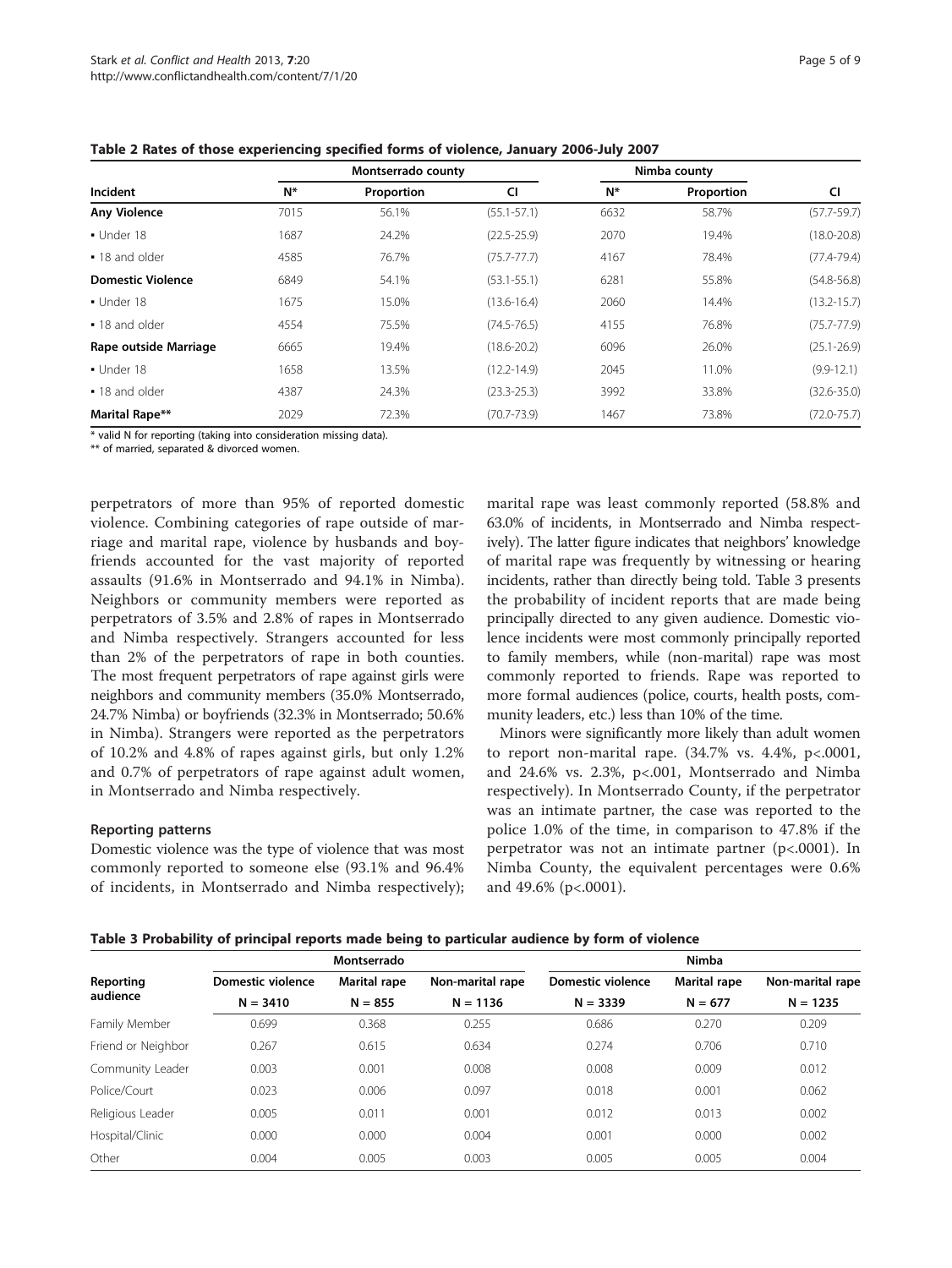#### Variance between self and secondary reporting

To investigate potential biases between self and secondary reporting, we compared reports of respondents on their own experience with their reports on the female head of neighboring households. There were no differences in reported rates of marital rape and non-marital rape between respondents themselves and female heads of neighboring households (see Table 4). There was a nonsignificant trend for higher rates of domestic violence to be reported by respondents. However, the respondent selection method appears in both counties to have identified respondents significantly younger (mean age 35.2 vs. 38.3, p<0.01 in Montserrado, 31.7 vs. 36.5, p<0.001 in Nimba) than the identified female heads of households in neighboring households. When controlled for age and marital status, differences between respondents and neighbors in rates of reported domestic violence were, in both counties, eliminated.

The age distribution of other females in the respondent's household and non-female head of household females in the neighboring household were equivalent (p=.299). Figure [1](#page-6-0) presents a histogram of the age distribution of respondents, their counterparts in neighboring households, and all other females reported on in the respondent's household and neighboring households. The latter distributions are notably skewed compared with what one would expect from a population pyramid in Liberia, with a smaller than expected number of young girls being reported upon.

#### Interviewer variance

There was significant inter-interviewer variance in reported rates for each outcome. Overall, rates ranged from 31% to 78% for domestic violence, from 28% to 83% for marital rape, and from 17% to 44% for nonmarital rape respectively. While real variations in womens' experience of violence across households may be reflected here, an ICC (intra-cluster correlation) of 0.18 with respect to interviewer (the largest such correlation determined, all others were below 0.08) indicates the potential for substantive differences in the reliability of interviewers in eliciting reports of violence. The a posteriori design effect calculated on the

basis of this ICC was 2.61, and all confidence intervals and p values cited were calculated using this figure.

# **Discussion**

# Prevalence of violence

Four years after the end of the war, violence against women and girls was still widespread in Liberia. More than half of the female population was indicated to have experienced some form of violence in the preceding 18 months. More than 75 percent of adult women were indicated to have experienced domestic violence, and between one quarter and one third of adult women were indicated as having been raped outside of marriage, in the same period. Among married (and separated and divorced) women over 70% were indicated to have experienced marital rape during this interval. Marriage is identified as a risk factor for both sexual and non-sexual violence. Husbands and boyfriends were reported as the perpetrators of the vast majority of reported violence, but incidents were approximately fifty times more likely to be reported to police if perpetrated by strangers rather than intimate partners.

Violence against girls is also prevalent among the sample population. One in 4 girls was reported as having experienced some form of violence, with more than 1 in 10 girls reported as being raped. It was more common for rape of a girl to be reported to the police or court, but this still occurs less than half of the time. While the case definition for domestic violence adopted included any act of physical abuse in the home, the focus of questions was not explicitly on the treatment of children and cultural norms of discipline, and are likely to have resulted in an under-reporting of child abuse in the household involving non-sexual physical violence. Furthermore, all reports of abuse of children relied on secondary reports, which is also likely to have resulted in an under-estimate of actual incidence.

#### Methodological issues

Assessing the suitability of the neighborhood method as a methodological approach to the estimation of health issues and human rights violations requires consideration of the realities of the humanitarian context. There is a widespread perception in the field of humanitarian aid

|  | Table 4 Indicated rates for respondent and senior females of neighboring households |
|--|-------------------------------------------------------------------------------------|
|--|-------------------------------------------------------------------------------------|

|                   | Montserrado        |                     |      | Nimba              |                     |      |
|-------------------|--------------------|---------------------|------|--------------------|---------------------|------|
|                   | Respondent         | Neighbor            | D    | Respondent         | Neighbor            | P    |
| Domestic Violence | 76.7%<br>$(n=296)$ | 69.2%<br>$(n=1170)$ | .116 | 83.3%<br>$(n=300)$ | 75.7%<br>$(n=1178)$ | .082 |
| Marital Rape      | 73.5%<br>$(n=163)$ | 74.7%<br>$(n=640)$  | .846 | 69.0%<br>$(n=152)$ | 74.9%<br>$(n=536)$  | .366 |
| Non-Marital Rape  | 20.0%<br>$(n=295)$ | 20.6%<br>$(n=1130)$ | .888 | 23.4%<br>$(n=299)$ | 26.8%<br>$(n=1135)$ | .460 |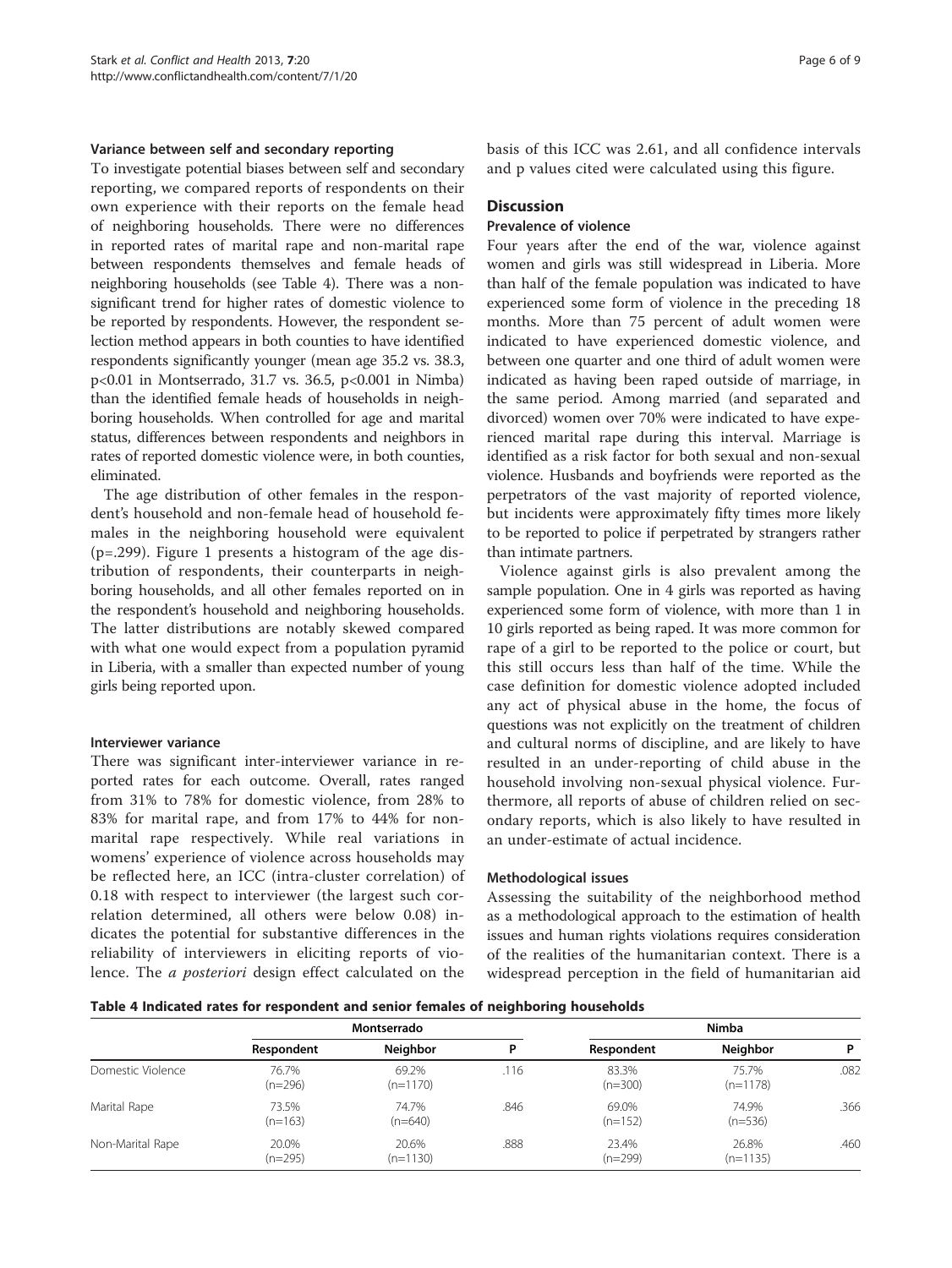<span id="page-6-0"></span>

that valuable time and money for life-saving assistance would be lost if rigorous assessment and evaluation methodologies were put into place. As science struggles to find its place in a context where funds are limited and programs need to be quickly established, developing assessment and evaluation methods that can be implemented cheaply and quickly are vital.

The neighborhood method was designed to be able to estimate – within confidence intervals suitable for guiding programmatic response - population-based prevalence at a fraction of the cost and time that would be required for a full household survey. We acknowledge that, even with the development of new technologies supporting rapid data capture, it is extremely unlikely that implementation of such an expensive and time-intensive exercise as a full household survey will become common practice in agencies' program design and evaluation for such issues as gender-based violence. Approaches such as the neighborhood method may, in consequence, have an important role in such contexts.

Neighbors were initially hypothesized to be good key informants on the grounds of the close proximity of living quarters in camps for refugees and for internally displaced persons (IDPs) that generally are present in conflict-affected settings. This overcrowding has been known to create a lack of privacy that results in neighbors knowing intimate details about one another. This study was the first attempt to use the neighborhood method outside of a refugee camp setting, and it was uncertain if women would be comfortable and confident in reporting in less constrained physical settings. Field experience, and our findings, largely suggest that women were

knowledgeable about - and willing to share information regarding - their neighbors, but there were some limitations to the method in this setting. Although some differences between self- and secondary report are eliminated when controlling for age and marital status, disclosure patterns suggest that respondents were moderately more able or more willing to disclose information about their own experiences with violence than that of their neighbors, especially with regard to domestic violence. The interviews were conducted in or just outside the respondent's home, which was deemed the most practical venue for interviews by the research team, but may have contributed to respondents' reluctance to share information on neighbors when they could feasibly see or hear the conversation. In a country with 85% unemployment [\[7](#page-8-0)], people spend a great deal of time in the home, and at times it was difficult to identify a private place within the home where an interview could be conducted. Overall, we consider the difference between self-reporting and secondary reporting to be within an "acceptable" threshold (less than 10% for all outcomes). The net effect of disclosure biases remains a likely underestimate of the actual level of violence in these communities.

The interview method aimed to blend both qualitative and quantitative methodologies in its semi-structured format. This method allowed for interviewers to build trust and rapport with the respondent, so that they would feel both safe and comfortable disclosing highly sensitive information about themselves and their neighbors. Most of the time, respondents themselves raised the issues of violence and sexual violence allowing for the topics to more easily enter the conversation.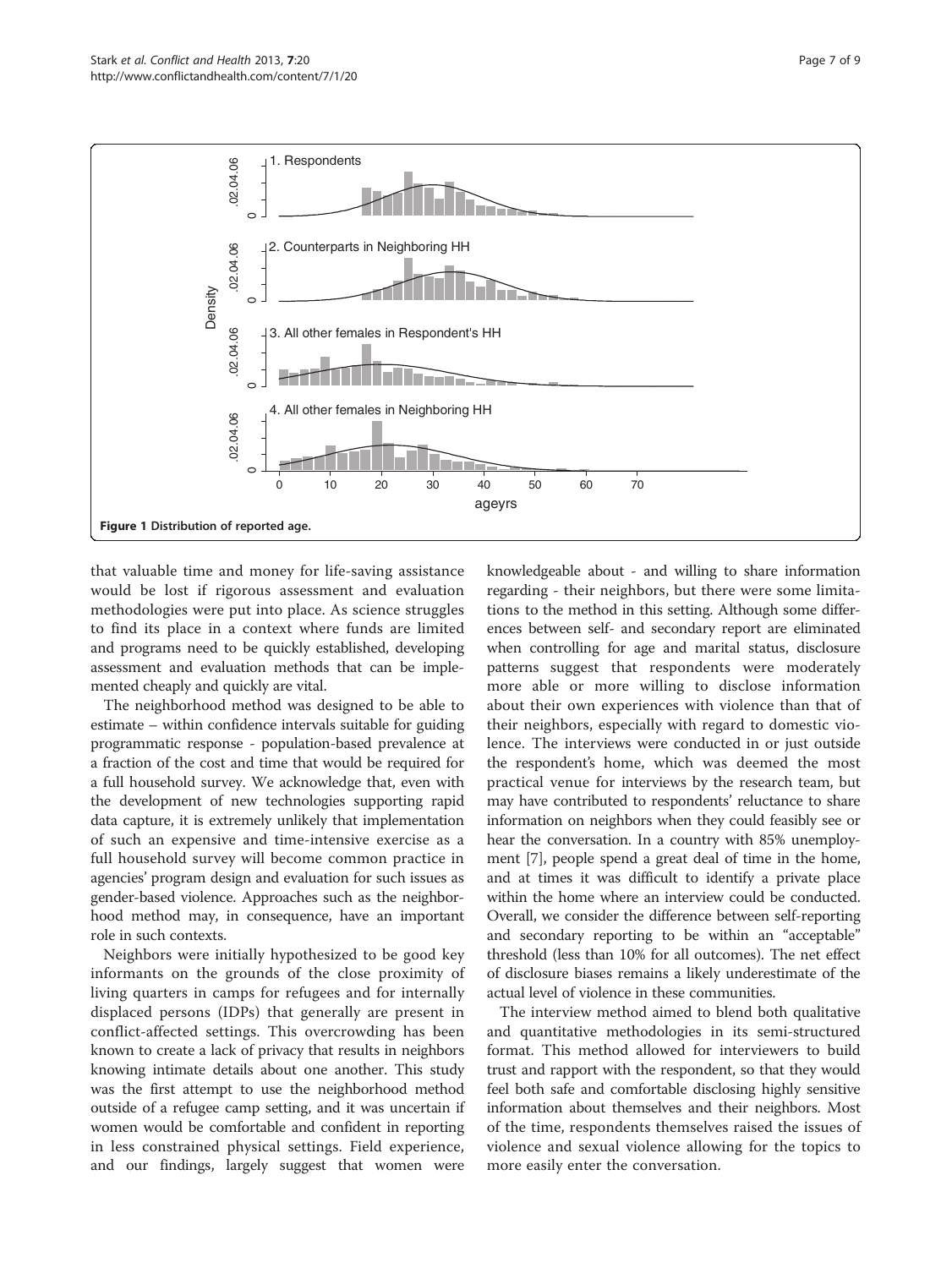Ethical considerations need to be paramount in research on violence against women and girls. The biggest risk of this research is that women would be put at increased risk for talking about the violence they faced. The research protocol sought to mitigate this risk by introducing the survey as one about "issues facing women in the community" (rather than a gender-based violence survey), insisting on privacy as much as possible, and gathering no identifying information on respondents. Furthermore, research was only conducted in areas where IRC was providing services, and interviews were conducted by trained social workers. Interviewers gave information and referrals to relevant health, legal and social services at the end of the interview. In some cases, where the survivor requested and agreed, follow-up was provided by a social worker immediately.

# Limitations

There are a number of methodological limitations that are appropriate to highlight. First, attempting to undertake a population-based survey is difficult in an area where conflict has caused extensive displacement and impeded the ability of government institutions to collect even basic demographic information. The last census conducted prior to this study was in 1983, making it extremely challenging to obtain reliable population information.

In addition, identifying clear-cut, culturally sensitive case definitions, even for concepts such as 'marriage' was challenging. The research would have benefitted from more time spent at the outset exploring key concepts in depth. Focus group discussions, for example, with the target population on their understanding of physical and sexual violence might have helped interviewers to probe and code these issues with greater consistency.

Household sizes suggested by the study are somewhat larger than anticipated from other data sources. Although total household size was not recorded on visits to households, proration from recorded female household membership on the basis of estimated sex ratios suggests an average household size of between 8 and 9 persons compared to 4.7 and 5.9 persons for Montserrado and Nimba respectively as indicated by the 2008 national census [[14\]](#page-8-0). While the sampling strategy adopted may have resulted in greater probability of respondents being selected from more populous households (on the basis of their being more likely at home during survey periods), this would not account for more populous neighbor households being selected. It is likely, therefore, that respondents adopted a more inclusive definition of household membership than the *de jure* standard applied in the national census. Average reported age was also higher than the national average documented in the 2008 census (25 years versus 22 years) [[15](#page-8-0)]. Although this may in part result from inter-county variation, Figure [1](#page-6-0) suggests this is

most plausibly attributable to trends for respondents to be more inclusive in reporting on adolescent and adult women compared to younger girls and to provide somewhat inflated estimates of the ages of female heads of household in neighboring homes. Such challenges are familiar in the context of Liberia with the age pyramid suggested from the 2007 national DHS [[16\]](#page-8-0) judged to be 'implausible' (p. 8) due to systematic misreporting.

While one of the perceived strengths of the neighborhood method is that it uses a semi-structured interview format, which is intended to build trust and rapport and encourage disclosure, it is also clear that this type of interview format requires a more advanced skill-set from interviewers and is also likely more prone to interviewer variation than a standard household survey. The variation between interviewers in terms of rates reported for this study suggests some were more skilled than others in reliably eliciting reports of experienced violence. In future use of this methodology it will be important to place major emphasis upon – and monitor procedures with respect to - consistency of interviewing on delicate issues requiring sensitive (and thus skilled) probing.

#### Conclusions

Our findings demonstrate that violence against women and girls was widespread in studied communities in Liberia. Past research in Liberia has focused on conflict-related sexual violence by armed combatants, but this study shows that some four years after the end of the civil war, women and girls were most at risk of experiencing violence inside their own homes. Hospital and police records mask this fact and appear to disproportionately record rape by strangers and rape of young victims. Organizations addressing gender-based violence need to design their prevention, response and advocacy efforts to reflect the true population-based reality. When the Rape Law was passed in Liberia in 2006, marital rape was left out of the legislation [L]. The findings of this research strongly encourage reconsideration of this decision.

The neighborhood method appears to be a promising tool for measuring violence in some conflict-affected settings [[9,10\]](#page-8-0). By establishing rapport and confidentiality with one respondent, using established principles of qualitative interviewing [[14\]](#page-8-0), information is gained on four other households (an average of 20 females in the current study), achieving the statistical power usually limited to quantitative surveys. This is especially valuable in settings where resources and data are scarce, which is typical in conflict-affected and post-conflict environments. In such settings, ethical considerations remain paramount, however, and future work needs to consider the parameters that render data